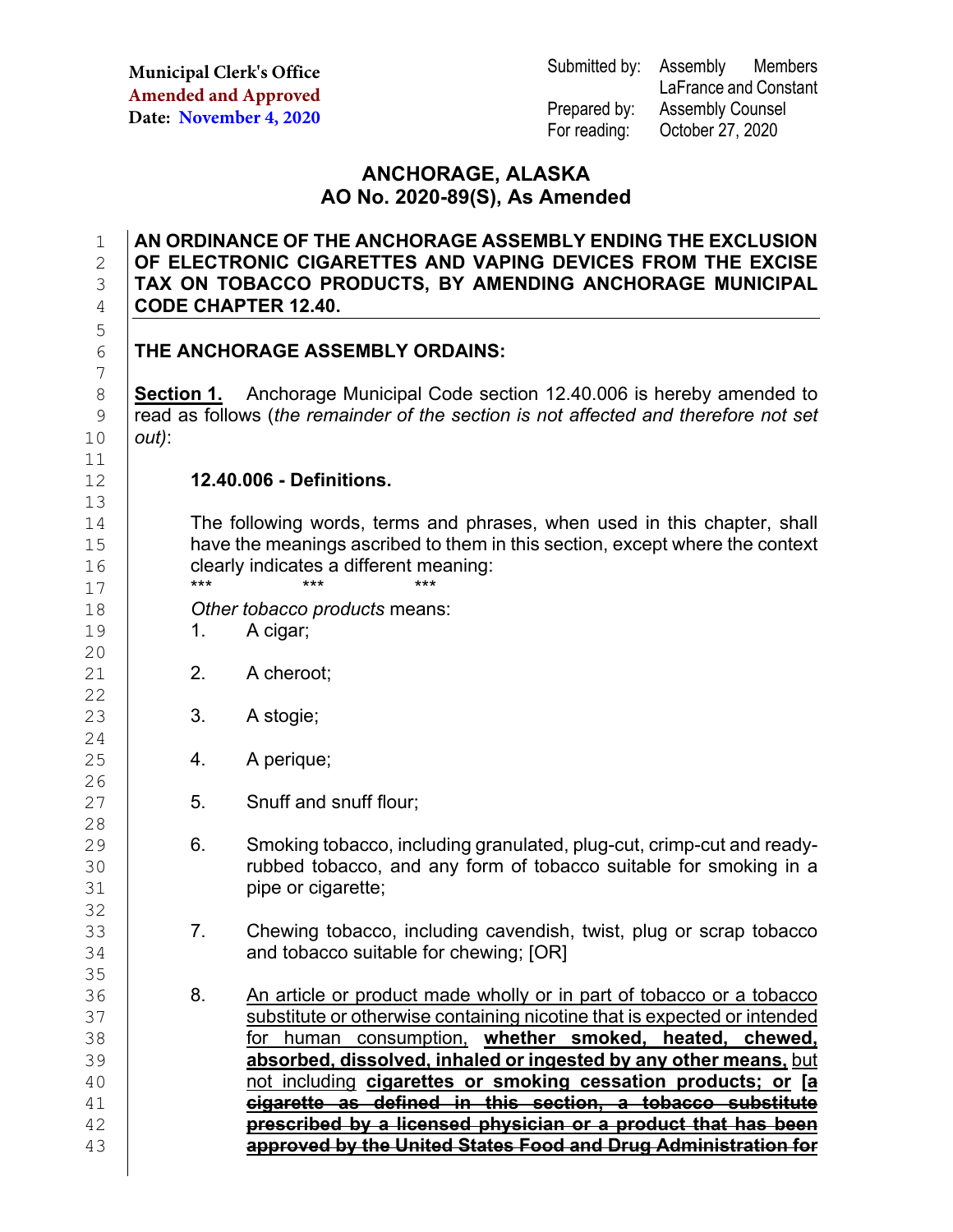| 1            | sale as a tobacco use cessation or harm reduction product or for                     |  |  |  |
|--------------|--------------------------------------------------------------------------------------|--|--|--|
| $\mathbf{2}$ | other medical purposes and which is being marketed and sold                          |  |  |  |
| 3            | solely for that approved purpose; or                                                 |  |  |  |
| 4            |                                                                                      |  |  |  |
| 5            | <b>JAN ARTICLE OR PRODUCT MADE OF TOBACCO OR A TOBACCO</b>                           |  |  |  |
| 6            | SUBSTITUTE, BUT NOT INCLUDING A CIGARETTE AS DEFINED                                 |  |  |  |
| 7            | IN THIS SECTION OR A TOBACCO SUBSTITUTE PRESCRIBED BY                                |  |  |  |
| 8            | A LICENSED PHYSICIAN.]                                                               |  |  |  |
| 9            |                                                                                      |  |  |  |
| 10           | An electronic smoking device [, when sold with tobacco or<br><u>9.</u>               |  |  |  |
| 11           | nicotine as part of a packaged unit,] which can be used to deliver                   |  |  |  |
| 12           | aerosolized or vaporized nicotine to the person inhaling from the                    |  |  |  |
| 13           | device, including, but not limited to, an e-cigarette, e-cigar, e-                   |  |  |  |
| 14           | pipe, vape pen or e-hookah. An electronic smoking device                             |  |  |  |
| 15           | includes any component, part, or accessory of such a device,                         |  |  |  |
| 16           | whether or not sold separately [when sold as a packaged unit                         |  |  |  |
| 17           | with tobacco or nicotine], and includes any substance intended                       |  |  |  |
| 18           | to be aerosolized or vaporized during the use of the device,                         |  |  |  |
| 19           | whether or not it contains nicotine. An electronic smoking device                    |  |  |  |
| 20           | does not include any battery or battery charger when sold separately                 |  |  |  |
| 21<br>22     | or smoking cessation products.                                                       |  |  |  |
| 23           | [Any noncombustible device that provides a vapor of liquid                           |  |  |  |
| 24           | nicotine to the user or relies on vaporization of any liquid or solid                |  |  |  |
| 25           | nicotine, including devices manufactured as e-cigarettes, e-                         |  |  |  |
| 26           | cigars, e-pipes or any other product name.]                                          |  |  |  |
| 27           |                                                                                      |  |  |  |
| 28           | $***$<br>***<br>***                                                                  |  |  |  |
| 29           | Retailer means a person in the State of Alaska who is engaged in the                 |  |  |  |
| 30           | business of selling cigarettes or other tobacco products at retail, but does         |  |  |  |
| 31           | not include a marijuana retail establishment in Alaska licensed under                |  |  |  |
| 32           | section 10.80.300 or state law engaged in the business of selling                    |  |  |  |
| 33           | electronic smoking devices.                                                          |  |  |  |
| 34           |                                                                                      |  |  |  |
| 35           | Smoking cessation products means any FDA-approved tobacco                            |  |  |  |
| 36           | cessation drug, device, or a combination product that is intended to                 |  |  |  |
| 37           | help quit tobacco use, as those terms are defined in the Federal Food,               |  |  |  |
| 38           | Drug and Cosmetic Act (21 USC § 321).                                                |  |  |  |
| 39           | $***$<br>***<br>***                                                                  |  |  |  |
| 40           |                                                                                      |  |  |  |
| 41           | (AO No. 2013-125, § 1, 1-1-14; AO No. 2018-107, § 1, 1-1-19)                         |  |  |  |
| 42           |                                                                                      |  |  |  |
| 43<br>44     | Section 2. Anchorage Municipal Code section 12.40.025 is hereby amended to read      |  |  |  |
|              | as follows (the remainder of the section is not affected and therefore not set out): |  |  |  |
| 45           | 12.40.025 - Exemptions.                                                              |  |  |  |
| 46           |                                                                                      |  |  |  |
| 47<br>48     |                                                                                      |  |  |  |
| 49           | Provided all persons otherwise subject to this chapter                               |  |  |  |
| 50           | <u>D.</u><br>comply with its requirements, electronic smoking devices                |  |  |  |
|              |                                                                                      |  |  |  |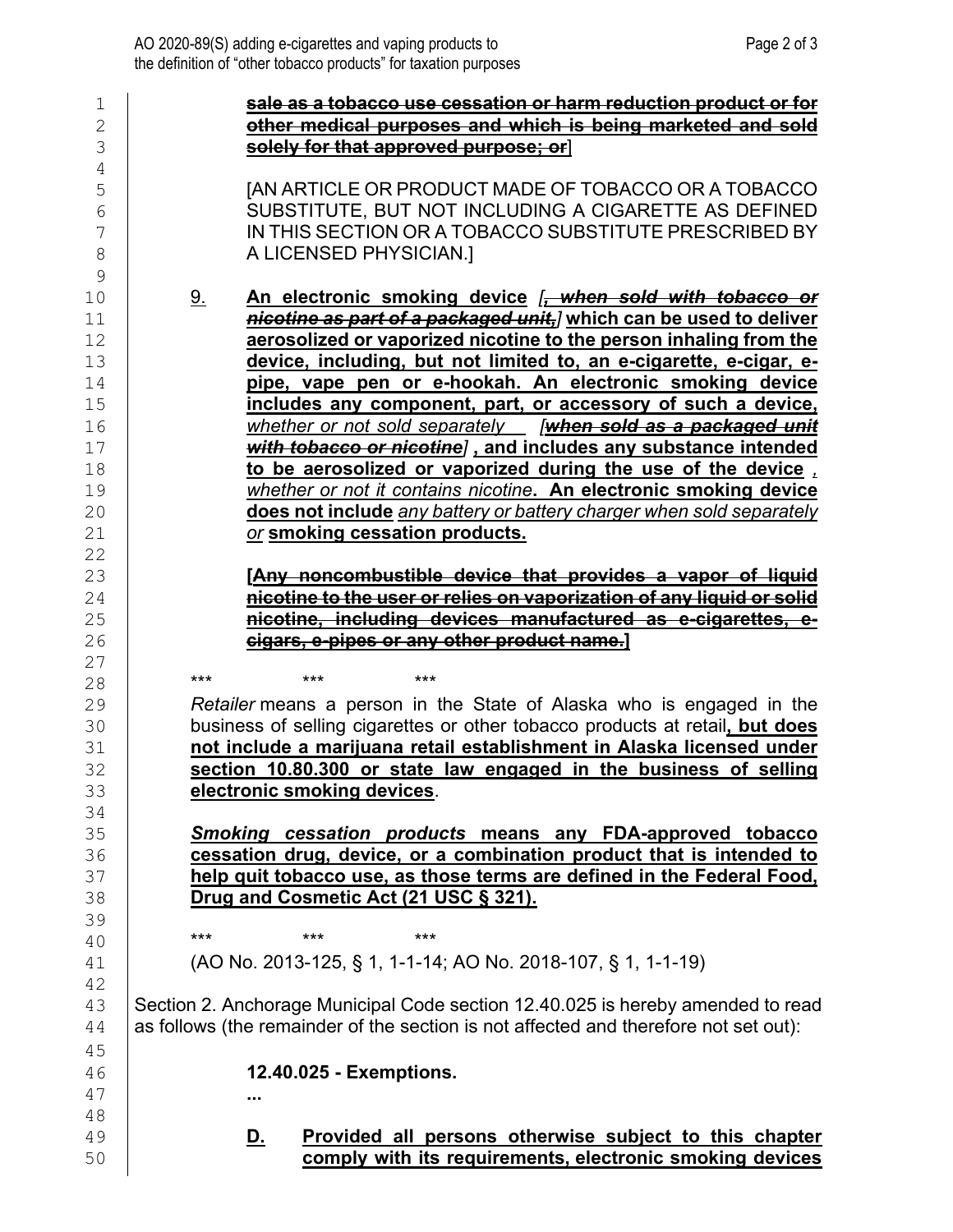| 1  | sold to a marijuana retail establishment in Alaska licensed                                  |  |  |
|----|----------------------------------------------------------------------------------------------|--|--|
| 2  | under section 10.80.300 or state law are exempt from the                                     |  |  |
| 3  | tax imposed under this chapter.                                                              |  |  |
| 4  |                                                                                              |  |  |
| 5  |                                                                                              |  |  |
| 6  | <b>Section 3[2].</b> This ordinance shall be effective on the first day of the next calendar |  |  |
| 7  | month following 90 days after passage and approval by the Assembly.                          |  |  |
| 8  |                                                                                              |  |  |
| 9  |                                                                                              |  |  |
| 10 | PASSED AND APPROVED by the Anchorage Assembly this 4th day of November,                      |  |  |
| 11 | 2020.                                                                                        |  |  |
| 12 |                                                                                              |  |  |
| 13 | $F_{\text{mix}}$ 1                                                                           |  |  |
| 14 |                                                                                              |  |  |
| 15 | Chair                                                                                        |  |  |
| 16 | ATTEST:                                                                                      |  |  |
| 17 |                                                                                              |  |  |
| 18 |                                                                                              |  |  |
| 19 | Barbara A. Jones                                                                             |  |  |
| 20 |                                                                                              |  |  |
| 21 | <b>Municipal Clerk</b>                                                                       |  |  |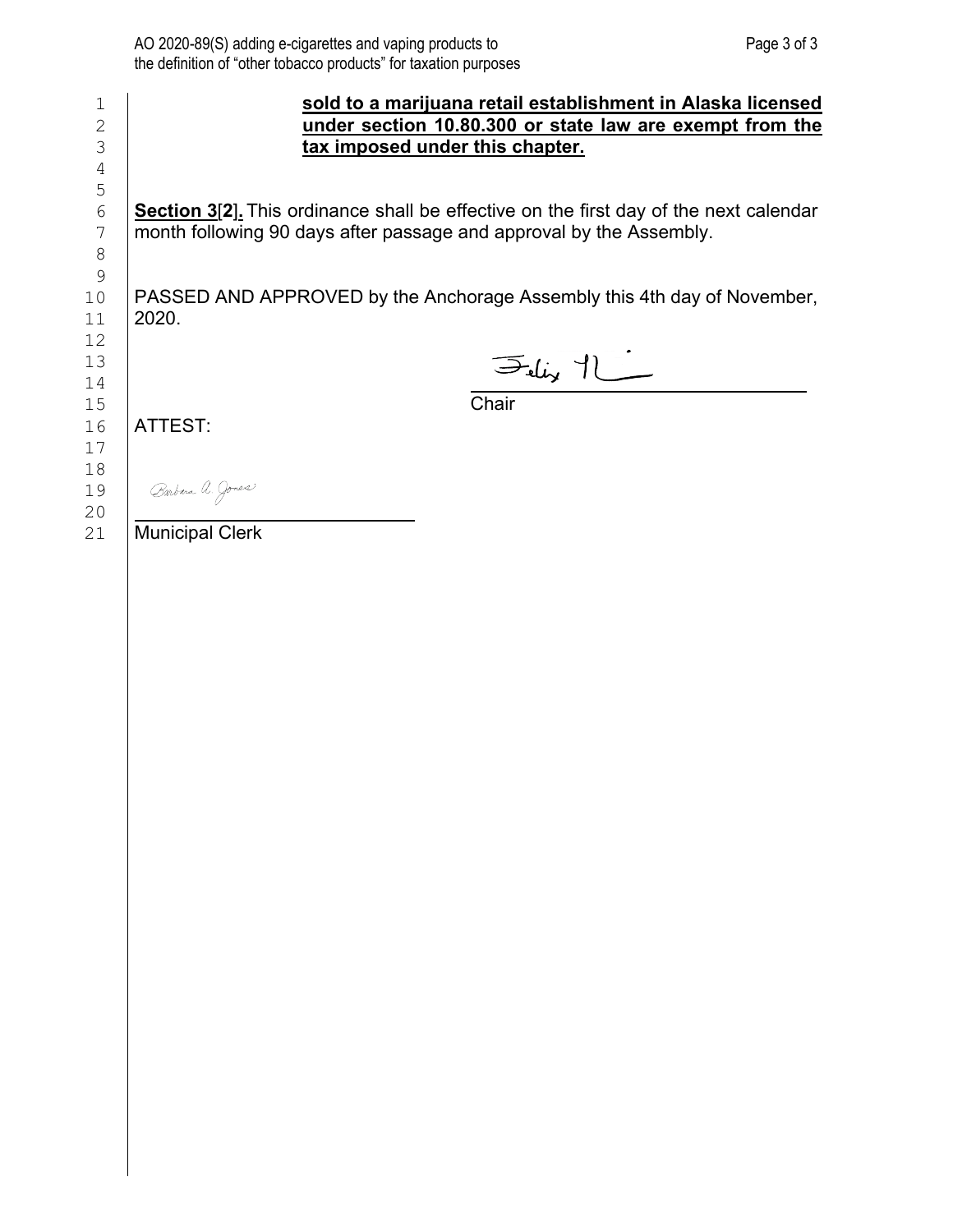

**MUNICIPALITY OF ANCHORAGE**

# **Assembly Memorandum**

No. AM 500-2020(A)

Meeting Date: October 27, 2020

# 1 **From: ASSEMBLY MEMBERS LAFRANCE AND CONSTANT**

2

 **Subject:** AO 2020-89(S): **AN ORDINANCE OF THE ANCHORAGE ASSEMBLY ENDING THE EXCLUSION OF ELECTRONIC CIGARETTES AND VAPING DEVICES FROM THE EXCISE TAX ON TOBACCO PRODUCTS, BY AMENDING ANCHORAGE MUNICIPAL CODE CHAPTER 12.40.** 

8<br>9 9 The proposed S-version of the ordinance amends the definition of "other tobacco<br>10 products" with some changes, but not all, recommended by advocates 10 products" with some changes, but not all, recommended by advocates 11 representing state branches or chapters of national organizations. The changes 11 representing state branches or chapters of national organizations. The changes 12 are intended to reflect the model definitions used today by iurisdictions that have  $\begin{array}{c|c|c|c|c} 12 & \text{are intended to reflect the model definitions used today by justifications that have} \end{array}$  recently enacted legislation to tax e-cigarettes and vaping products, and similar to 13 recently enacted legislation to tax e-cigarettes and vaping products, and similar to<br>14 Senate Bill 15 passed in 2018 by the Alaska Legislature, an act that updated the 14 Senate Bill 15 passed in 2018 by the Alaska Legislature, an act that updated the <br>15 State law to include electronic smoking products and products containing nicotine 15 state law to include electronic smoking products and products containing nicotine  $16$  in those provisions requlating sales or possession by minors, and business 16 in those provisions regulating sales or possession by minors, and business 17 licensing endorsements to sell cigarettes and tobacco products. licensing endorsements to sell cigarettes and tobacco products.

18<br>19

19 The model definition for "electronic smoking device" clarifies that batteries and<br>20 chargers sold separately are not taxable. This is because they could be used for 20 chargers sold separately are not taxable. This is because they could be used for <br>21 other purposes. We don't want to inadvertently tax USB chargers or hearing aid 21 other purposes. We don't want to inadvertently tax USB chargers or hearing aid  $\overline{22}$  batteries. The definition in this S-version differs from the model definition, on the 22 **batteries. The definition in this S-version differs from the model definition, on the last definition** on the tax 23 advice of counsel and the Treasury Division, by not going as far as levying the tax  $24$  on devices, components, parts or accessories which themselves do not contain  $24$  on devices, components, parts or accessories which themselves do not contain  $25$  tobacco or nicotine when sold separately from the liquid or substances derived 25  $\mid$  tobacco or nicotine when sold separately from the liquid or substances derived 26  $\mid$  from tobacco or nicotine. These devices and accessories will be subiect to the tax 26 from tobacco or nicotine. These devices and accessories will be subject to the tax  $27$  only when they are sold as a packaged unit with tobacco or nicotine. The rationale 27  $\mid$  only when they are sold as a packaged unit with tobacco or nicotine. The rationale <br>28  $\mid$  is a vaping device, for example, with no nicotine or tobacco included is similar to 28 is a vaping device, for example, with no nicotine or tobacco included is similar to  $29$  cigarette rolling papers or a tobacco pipe and those are currently not subject to the 29 cigarette rolling papers or a tobacco pipe and those are currently not subject to the<br>30 **tax when sold without tobacco. Moreover, vaping devices may be sold by** 30 tax when sold without tobacco. Moreover, vaping devices may be sold by  $\overline{31}$  marijuana retail stores for use with marijuana products, irrelevant to the purpose 31 | marijuana retail stores for use with marijuana products, irrelevant to the purpose<br>32 | of this tax to reduce tobacco and nicotine usage. This S-version definition better 32 of this tax to reduce tobacco and nicotine usage. This S-version definition better 33 alians the inclusion of e-cigarettes and vaping products with the current Chapter  $\begin{array}{c|c} 33 & \text{aligns} \end{array}$  aligns the inclusion of e-cigarettes and vaping products with the current Chapter  $\begin{array}{c} 34 & 12.40 \end{array}$  wholesale taxation regime. which was one goal of the ordinance. 12.40 wholesale taxation regime, which was one goal of the ordinance.

35<br>36

36 The definition for "smoking cessation products" includes anything the FDA<br>37 approves for tobacco cessation It does NOT include harm reduction products. This 37 approves for tobacco cessation. It does NOT include harm reduction products. This<br>38 ordinance is intended to support youth prevention. We do not want to create a 38 ordinance is intended to support youth prevention. We do not want to create a<br>39 lower-priced tobacco product that serves as an entry point, or training wheels, for  $39$  | lower-priced tobacco product that serves as an entry point, or training wheels, for 40 | youth tobacco addition. All tobacco use is harmful to youth. youth tobacco addition. All tobacco use is harmful to youth.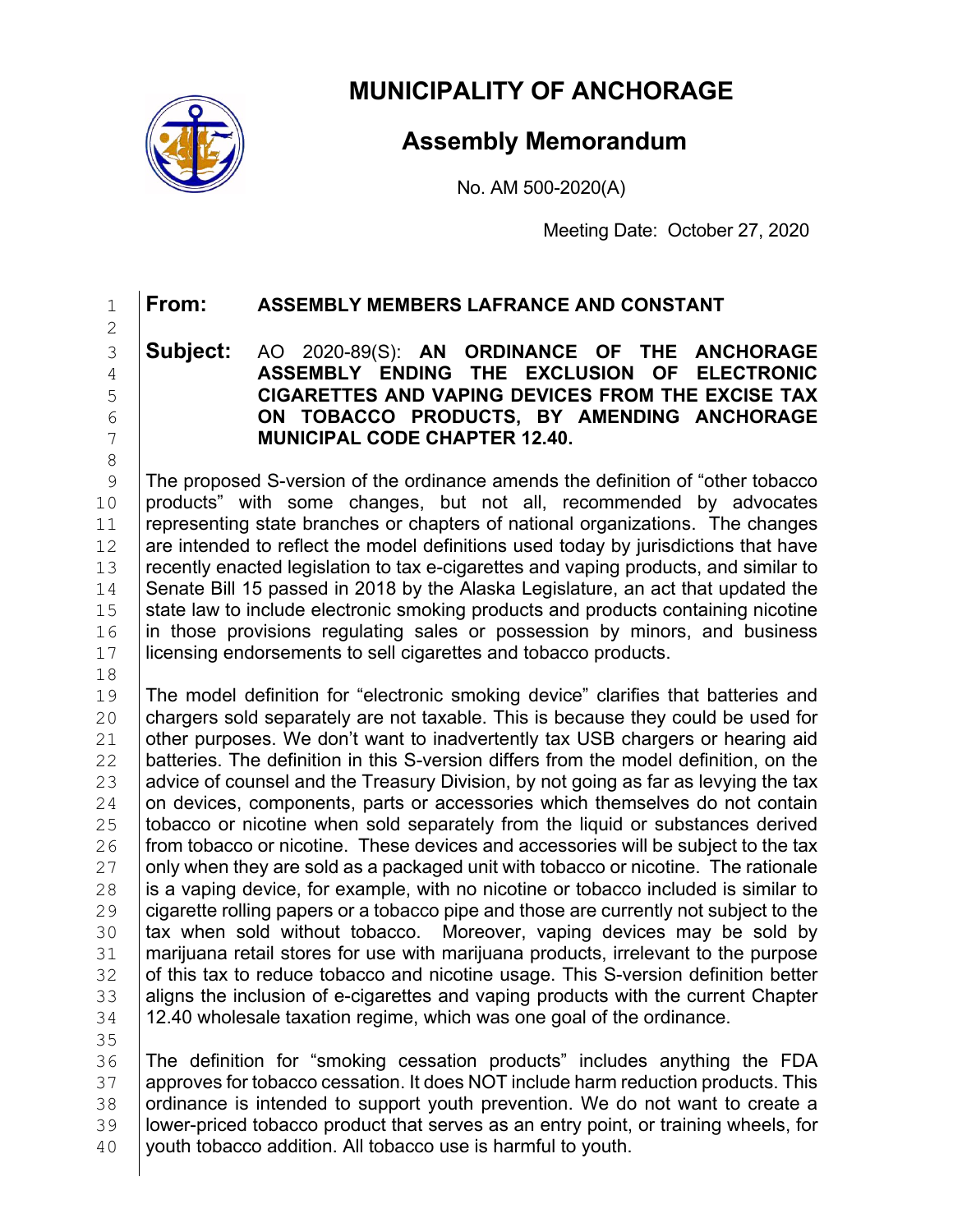Specifically, the substantive changes are:

- 4 Added clarifying language in paragraph 8. of the "other tobacco products" 5 definition to encompass newer products such as dissolvable tobacco<br>6 lozenges, etc. lozenges, etc.
- $8 \quad \triangleright$  Replaced language in paragraph 8. of the "other tobacco products" definition<br>9 9 with reference to "smoking cessation products," a newly defined term in the<br>S-version that incorporates the federal definition for FDA-approved cessation 10 S-version that incorporates the federal definition for FDA-approved cessation<br>11 **Secure 20** oroducts. products.
- $13$   $\rightarrow$  Replaced the language in paragraph 9. of the "other tobacco products"<br>14 definition with a new "electronic smoking device" definition to replace the e-14 definition with a new "electronic smoking device" definition to replace the e-<br>15 cigarette definition. cigarette definition.
- $17$   $\rightarrow$  Adds a definition for "smoking cessation products" as described above.

# 19 **We request your support for the S-version of the ordinance.**

| 21 | Prepared by:            | <b>Assembly Counsel</b>                         |
|----|-------------------------|-------------------------------------------------|
| 22 | Respectfully submitted: | Suzanne LaFrance, Assembly Member               |
| 23 |                         | District 6, South Anchorage, Turnagain Arm, and |
| 24 |                         | Girdwood                                        |
| 25 |                         |                                                 |
| 26 |                         | <b>Christopher Constant, Assembly Member</b>    |
| 27 |                         | District 1, Downtown Anchorage                  |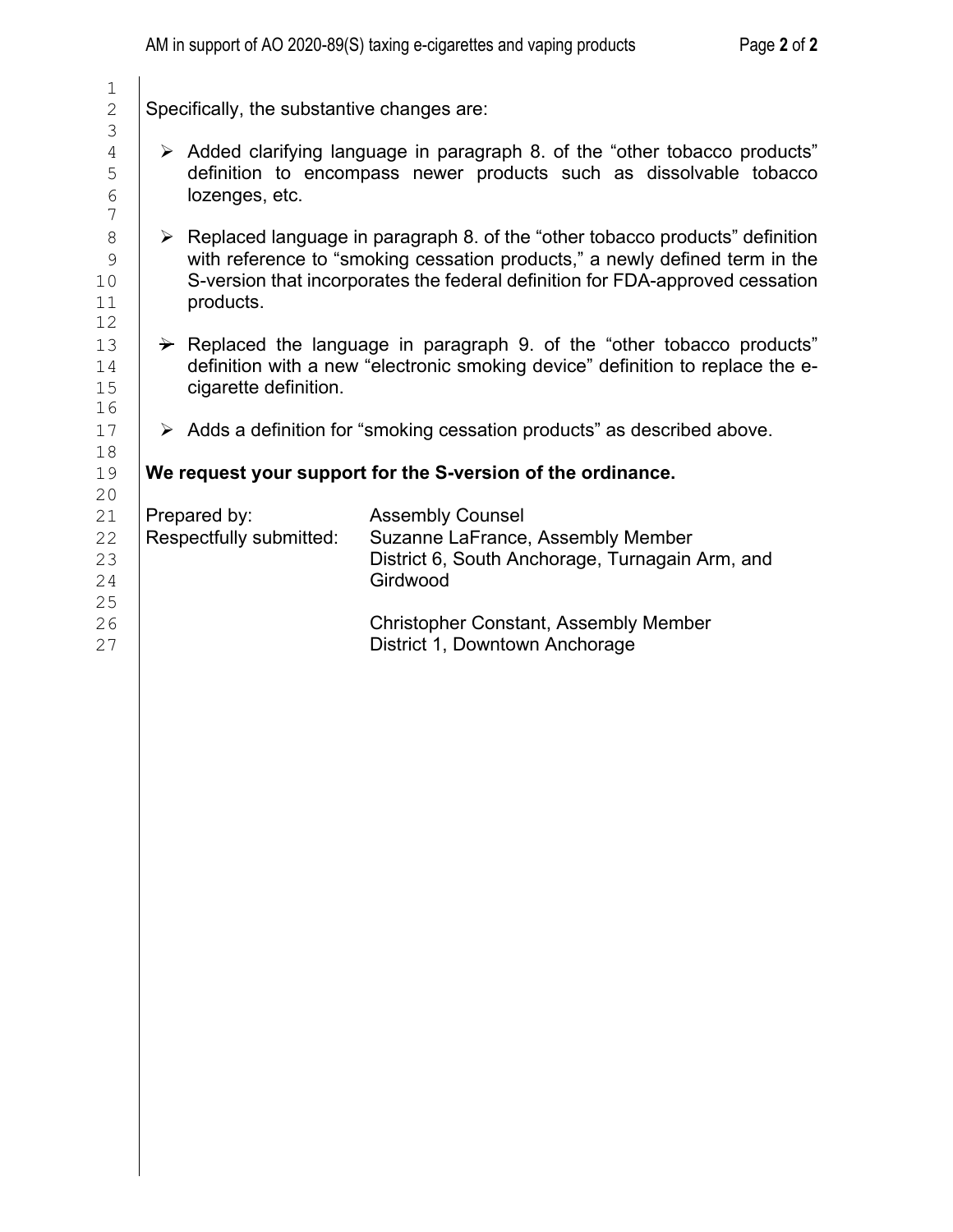| $\mathbf{1}$   |                                                                                                                                                                      |              | <b>MUNICIPALITY OF ANCHORAGE</b>                             |  |  |  |
|----------------|----------------------------------------------------------------------------------------------------------------------------------------------------------------------|--------------|--------------------------------------------------------------|--|--|--|
| $\overline{2}$ |                                                                                                                                                                      |              | <b>Assembly Information Memorandum</b>                       |  |  |  |
| 3              | No. AIM 166-2020                                                                                                                                                     |              |                                                              |  |  |  |
| 4              |                                                                                                                                                                      |              | Meeting Date: November 4, 2020                               |  |  |  |
| 5              |                                                                                                                                                                      |              |                                                              |  |  |  |
| 6              | <b>FROM:</b>                                                                                                                                                         | <b>MAYOR</b> |                                                              |  |  |  |
| 7              |                                                                                                                                                                      |              |                                                              |  |  |  |
| 8              | <b>SUBJECT:</b>                                                                                                                                                      |              | ANCHORAGE HEALTH<br>DEPARTMENT RECOMMENDATION<br><b>IN</b>   |  |  |  |
| 9              |                                                                                                                                                                      |              | SUPPORT OF AO 2020-89(S) ENDING THE EXCLUSION<br><b>OF</b>   |  |  |  |
| 10             |                                                                                                                                                                      |              | ELECTRONIC CIGARETTES AND VAPING DEVICES FROM THE            |  |  |  |
| 11             |                                                                                                                                                                      |              | <b>EXCISE TAX ON TOBACCO PRODUCTS, BY AMENDING ANCHORAGE</b> |  |  |  |
| 12             |                                                                                                                                                                      |              | <b>MUNICIPAL CODE CHAPTER 12.40.</b>                         |  |  |  |
| 13             |                                                                                                                                                                      |              |                                                              |  |  |  |
| 14<br>15       |                                                                                                                                                                      |              |                                                              |  |  |  |
| 16             | The Anchorage Health Department respectfully submits the attached recommendation<br>for the Assembly's consideration regarding AO 2020-89(S) ending the exclusion of |              |                                                              |  |  |  |
| 17             | electronic cigarettes and vaping devices from the excise tax on tobacco products.                                                                                    |              |                                                              |  |  |  |
| 18             |                                                                                                                                                                      |              |                                                              |  |  |  |
| 19             |                                                                                                                                                                      |              |                                                              |  |  |  |
| 20             | Prepared by:                                                                                                                                                         |              | DeeAnn Fetko, Anchorage Health Department Deputy             |  |  |  |
| 21             |                                                                                                                                                                      |              | <b>Director</b>                                              |  |  |  |
| 22             | Approved by:                                                                                                                                                         |              | Heather Harris, Anchorage Health Department Director         |  |  |  |
| 23             | Concur:                                                                                                                                                              |              | William D. Falsey, Municipal Manager                         |  |  |  |
| 24             | <b>Respectfully Submitted:</b>                                                                                                                                       |              | Austin Quinn-Davison, Acting Mayor                           |  |  |  |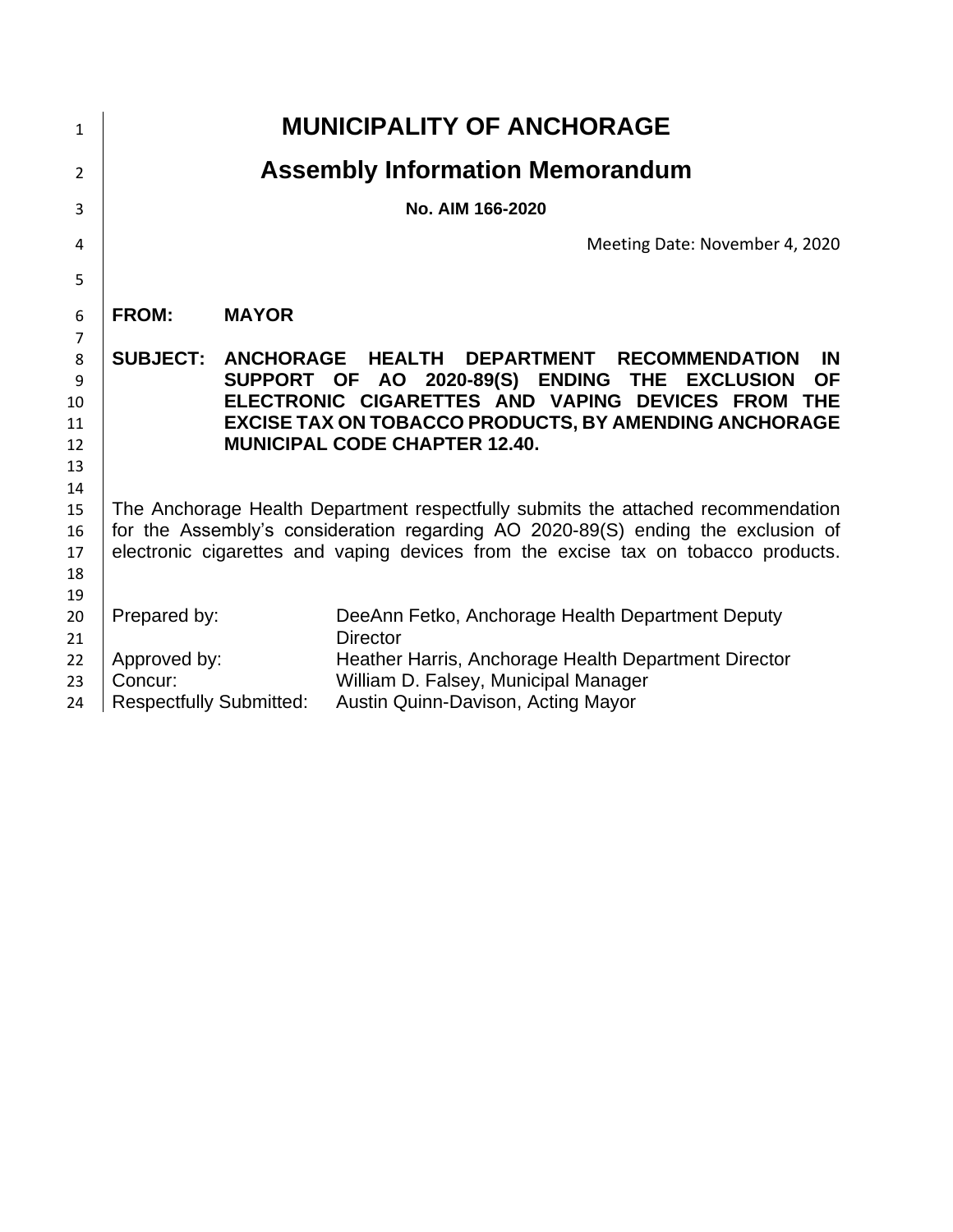

#### **Policy Recommendation**

#### **Excise Tax of Electronic Cigarettes and All Electronic Components of Electronic Smoking Devices**

#### **Policy:**

The Anchorage Health Department (AHD) supports ending the exclusion of electronic cigarettes and vaping devices that are used for consumption from the excise tax on tobacco products, and to broaden the scope of products that are to be taxed to include all components of electronic smoking devices, whether or not sold separately, except batteries or chargers.

#### **What is an electronic cigarette (e-cigarette) or vape?**

According to the Centers for Disease Control and Prevention, an E-cigarettes (or vapes) produce an aerosol by heating a liquid that usually contains nicotine. Users inhale this aerosol into their lungs. Bystanders can also breathe in this aerosol when the user exhales into the air. E-cigarettes are known by many different names and are sometimes called "e-cigs," "e-hookahs," "mods," "vape pens," "vapes," "tank systems," and "electronic nicotine delivery systems (ENDS)." (7)

#### **Justification:**

**Increase of Reported Usage:** The use of electronic cigarettes and vaping devices is increasing in Alaska and nationwide; accessibility and the cost of vaping devices contribute to these risky health behaviors. According to the Youth Risk Behavior Study (YRBS), vaping among Alaska high school students is rising. In 2017, 15.7% of Alaska High School students reported use of electronic cigarettes or vaping devices compared to 26% of Alaska high school students reporting vaping use in 2019. (6) The self-report study shows an upward trajectory of electronic cigarette usage among Alaskan youth and may continue to rise without a public health intervention. Nationwide, the use of electronic cigarettes is reported by 37% of US 10th-grade adolescents (2); and it is associated with subsequent initiation of combustible cigarette smoking (3).

**Best Practices:** The Centers for Disease Control and Prevention (CDC), states "Increasing the price of tobacco products is the single most effective way to prevent initiation among nonsmokers and reduce consumption."(5) The CDC lists tobacco taxes as a best practice for tobacco prevention and control because they: help keep kids from starting, encourage adults to quit, and can provide funding for much needed health and cessation programs. Since an electronic cigarette or vaping device cannot be used without its electrical components, inclusion of taxing the electronic components of the device and not just the nicotine-containing liquid supports the CDC best practices model for prevention and to discourage use.

**Cost to Our Healthcare System:** The economic costs of smoking and vaping to Alaska and its citizens is immense. As of November 5, 2019, more than 2,000 vaping-related illnesses and 39 deaths have been reported to the CDC. (1) The State of Alaska Department of Health and Social Services estimated that 697 Alaskans died each year from 2012-2016 from smoking-related diseases, representing an annual average of \$264 million in lost productivity. More Alaskans die each year from the direct effects of smoking tobacco than from suicide, motor vehicle crashes, chronic liver disease and cirrhosis, homicide, and HIV/AIDS combined. Moreover, 2014 estimates indicate that smoking cost Alaska approximately \$575 million in direct medical expenditures. (4)